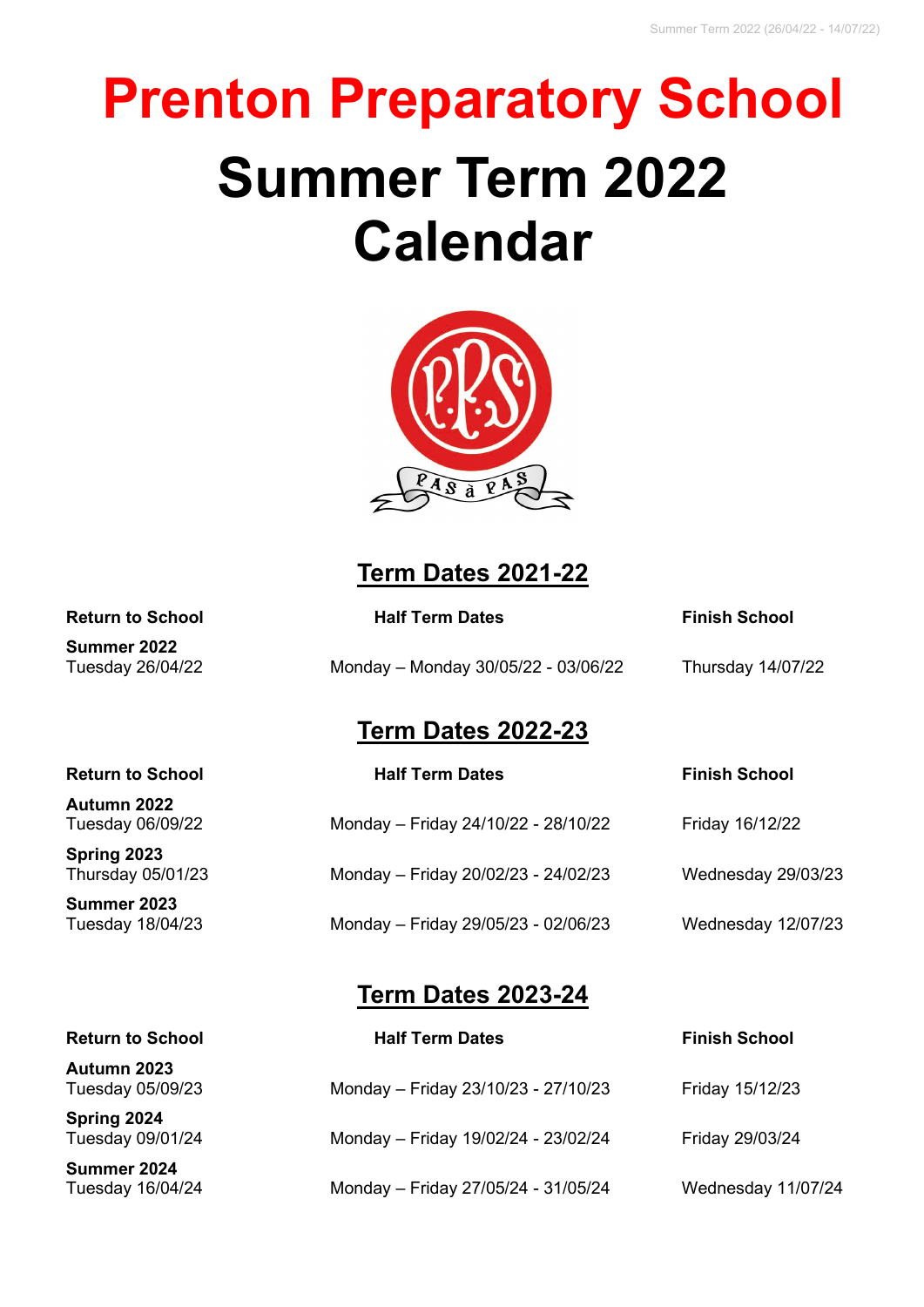| Mon          | 25 04 22 | Staff Day                                                                                                                                                                                                                                                 |
|--------------|----------|-----------------------------------------------------------------------------------------------------------------------------------------------------------------------------------------------------------------------------------------------------------|
| Tues         | 26 04 22 | 8.45am School Reopens for Pupils (wrap around care available from 8.00am, as usual)<br>9.00am St. Saviour's Assembly for EYFS & KS1<br>11.00am Year 1 Tennis Session by Prenton Tennis Club<br>11.30am Kindergarten Tennis Session by Prenton Tennis Club |
| Wed          | 27 04 22 |                                                                                                                                                                                                                                                           |
| <b>Thurs</b> | 28 04 22 |                                                                                                                                                                                                                                                           |
| Fri          | 29 04 22 |                                                                                                                                                                                                                                                           |
|              |          | ALL CLUBS RESTART THIS WEEK                                                                                                                                                                                                                               |
| Mon          | 02 05 22 | School Closed for May Day Bank Holiday                                                                                                                                                                                                                    |
| Tue          | 03 05 22 |                                                                                                                                                                                                                                                           |
| Wed          | 04 05 22 |                                                                                                                                                                                                                                                           |
| Thur         | 05 05 22 |                                                                                                                                                                                                                                                           |
| Fri          | 06 05 22 |                                                                                                                                                                                                                                                           |
| Sun          | 08 05 22 | 11.30am PPS Choir performing at the Secret Gardens of Oxton Hub in the school grounds                                                                                                                                                                     |
| Mon          | 09 05 22 | 9.00am Local Author, Sue Hoffman, in Year 4 for a "Fairy Tales" Creative Writing session                                                                                                                                                                  |
| Tue          | 10 05 22 | 9.00am St. Saviour's Assembly for KS2<br>9.30am Junior Sponsored Swim during Swimming Lessons at Europa Pools                                                                                                                                             |
| Wed          | 11 05 22 |                                                                                                                                                                                                                                                           |
| Thur         | 12 05 22 |                                                                                                                                                                                                                                                           |
| Fri          | 13 05 22 | 9.30am Infant Sponsored Swim during Swimming Lessons at Europa Pools                                                                                                                                                                                      |
| Mon          | 16 05 22 |                                                                                                                                                                                                                                                           |
| Tue          | 17 05 22 |                                                                                                                                                                                                                                                           |
| Wed          | 18 05 22 |                                                                                                                                                                                                                                                           |
| Thur         | 19 05 22 |                                                                                                                                                                                                                                                           |
| Fri          | 20 05 22 |                                                                                                                                                                                                                                                           |
| Mon          | 23 05 22 |                                                                                                                                                                                                                                                           |
| Tue          | 24 05 22 | 9.00am St. Saviour's Assembly for EYFS & KS1                                                                                                                                                                                                              |
| Wed          | 25 05 22 | 8.45am depart ISA North of England Athletics Competition at Sports City, Manchester<br>11.00am Year 6 Puberty Sessions with the Brook Advisory staff                                                                                                      |
| Thur         | 26 05 22 | 12.00pm Garden Party and Talent Show for Queen Elizabeth II's Platinum Jubilee                                                                                                                                                                            |
| Fri          | 27 05 22 | 3.30pm School finishes for half term (wrap around care available until 6.00pm, as usual)                                                                                                                                                                  |

#### **Monday, 30th May to Friday, 3rd June – half-term holiday**

| Mon  | 06 06 22 | 8.45am School Reopens for Pupils (wrap around care available from 8.00am, as usual) |
|------|----------|-------------------------------------------------------------------------------------|
| Tue  | 07 06 22 | 9.00am St. Saviour's Assembly for KS2                                               |
| Wed  | 08 06 22 | 1.15pm Class Photographs by K&S Photographers                                       |
| Thur | 09 06 22 | 9.15am Year 2 Barnstondale Centre, Outdoor Activity trip                            |
| Fri  | 10 06 22 | 11.00am Year 6 Drugs Awareness talk with Emily Tucker, DARA                         |